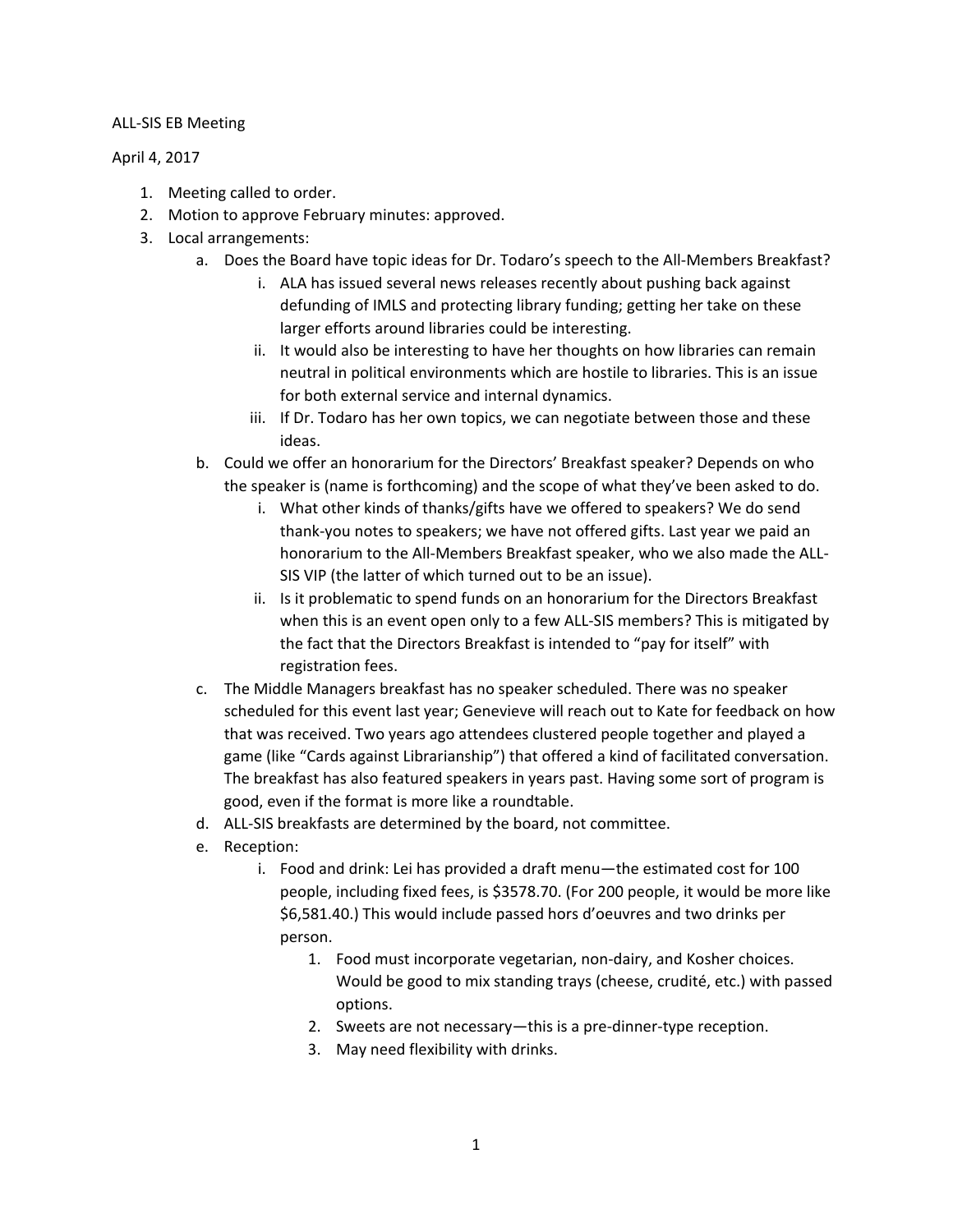- ii. Transportation: the bus company offering the best rates recently told Lei that they have a five-hour minimum. So to run two 56-person busses for five hours would cost approximately \$2,000.
	- 1. We are not convinced that we need two buses. If the bus circles every half-hour, and we begin running the bus half an hour before the reception starts, we can have over 150 people at the reception before we might start running the program.
- iii. Prano has also suggested to Marty Witt that ALL-NEW could host a prereception reception at UT. Marty is considering it. But either way we could start busses early. Marty can talk to Lei about scheduling if there is a pre-reception reception.
- iv. If we publicize the schedule well, it should help even-out demand for transportation; people who want to leave early should also have other options.
	- 1. Alcohol charges—how flexible? Can we open more bottles as needed? Genevieve will follow up with Lei.
- v. Board really appreciates his and the committee's hard work!
- vi. Sponsorship for \$8,000 came through for the reception!
- 4. Membership: Prano recently forwarded a question to Paula Davidson about whether there is a mechanism for notifying ALL-SIS/membership committee about new members? It would be ideal to know when people join *and* when people leave, so that membership can follow up appropriately.
	- a. Committee chairs would appear to not have access to the roster feature on ALLNET.
	- b. Jocelyn: In January 2015, AALL was trying to increase membership; each month they distributed two lists to SIS chairs—one of all members new to AALL who had joined ALL-SIS and another list of anybody new to AALL who might be a possible ALL-SIS member (i.e., someone who worked at an academic library). The emails came from Hannah Phelps-Proctor, the former Membership coordinator. It would seem that they stopped doing this, possibly when Hannah left. Membership services coordinator might be able to take this on for us if we ask.
- 5. Caroline has distributed the committee selection survey and will be checking on responses sometime late next week. She will start filling committee slots in May. One thing that's problematic—since we only posted in the ALL-SIS community, we may be missing folks who are interested in being a new ALL-SIS member, or missing an opportunity to use committee service as an incentive to join ALL-SIS.
	- a. Could put out a call on general thread, but could be awkward depending on the timing of when a new member has joined. This is why we've limited it to existing members in the past. Maybe talk to membership chair about how they are doing outreach.
	- b. Caroline has asked all existing committee chairs for their recommendations on their successors, and has asked all existing committee members about whether they are interested in continuing.
	- c. What about *Spectrum* deadlines? Might want to write a blurb for the SIS corner as a way to reach new or prospective members by highlight committee opportunities.
- 6. Election
	- a. The ALL-SIS election opened on March 30.